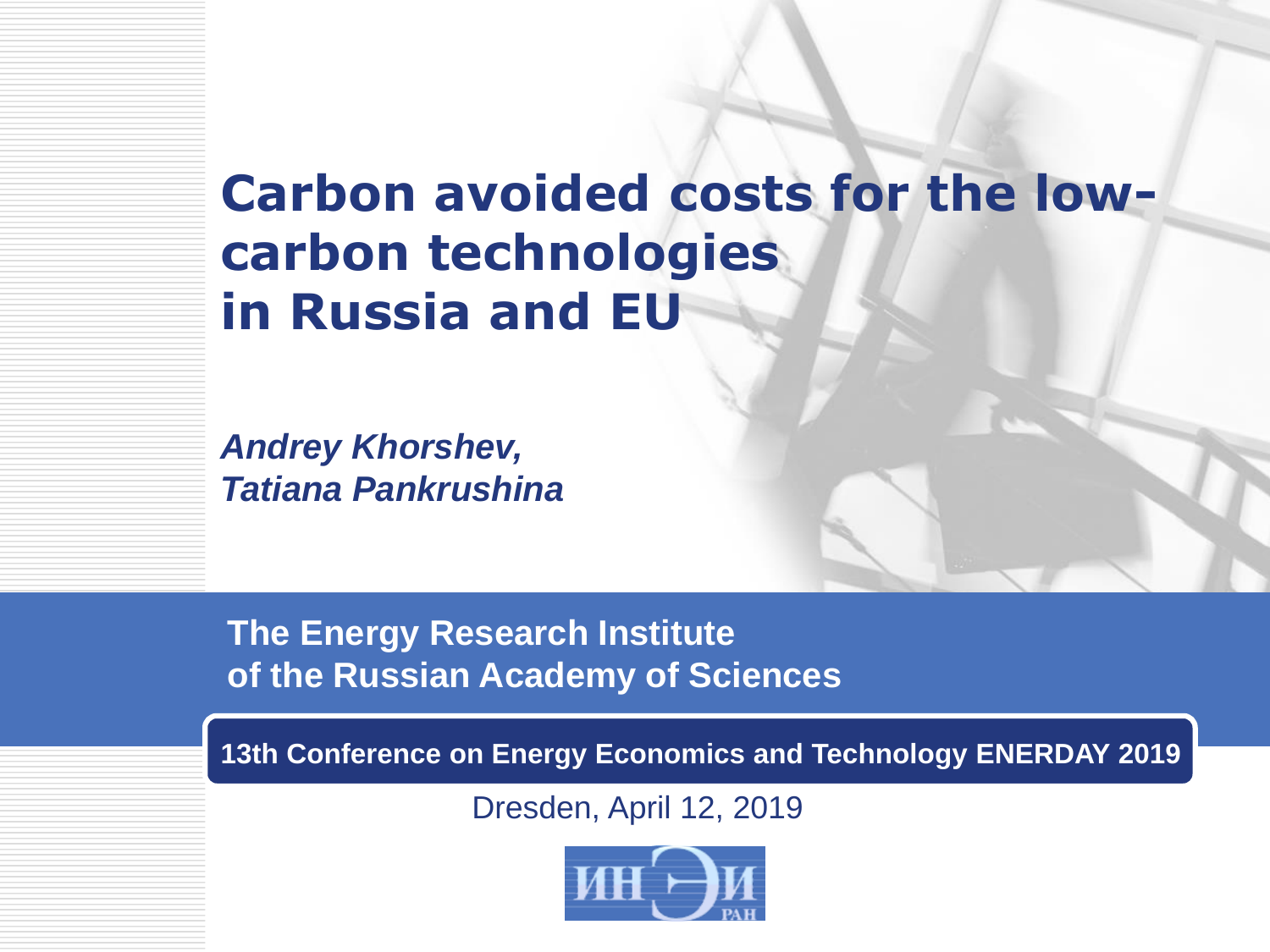## **GHG Emissions in Russia**



**LOGO** 

*Источники: Второй двухгодичный доклад Российской Федерации, представленный в соответствии с Решением 1/СР.16 Конференции Сторон Рамочной Конвенции Организации Объединенных Наций об изменении климата. Москва, 2015 г. Обзор состояния и загрязнения окружающей среды в Российской Федерации за 2015 год. Росгидромет РФ. Москва, 2016.*

**Russia has signed the Paris agreement but yet to ratify it. Even if Russia ratifies it with submitted INDC we will have the considerable positive gap between the actual emissions and possible limitation.**

**At present, mitigation of GHG emissions is NOT one of the main concerns for Russian Government.**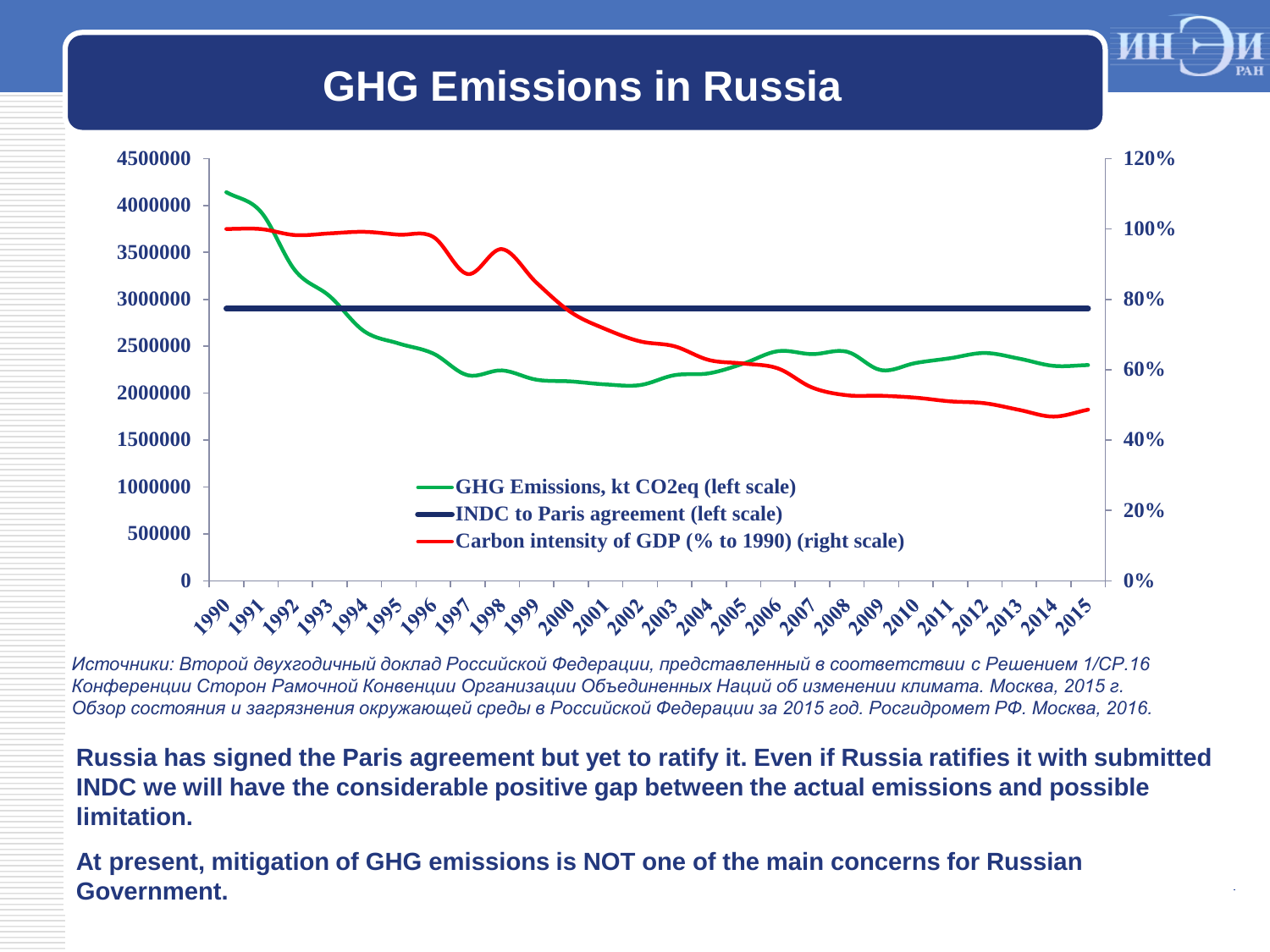## **Carbon avoided costs as a marker of carbon price**

 Power sector forms >25% of GHG and >35% of national  $CO<sub>2</sub>$  emissions nowadays

**LO** 

- Power sector will be the main area of GHG mitigation through the unique technological opportunities for the inter-fuel competition and competition between fossil fuels and renewables
- Carbon avoided costs in electricity generation will form the long-term basis for carbon taxes and/or prices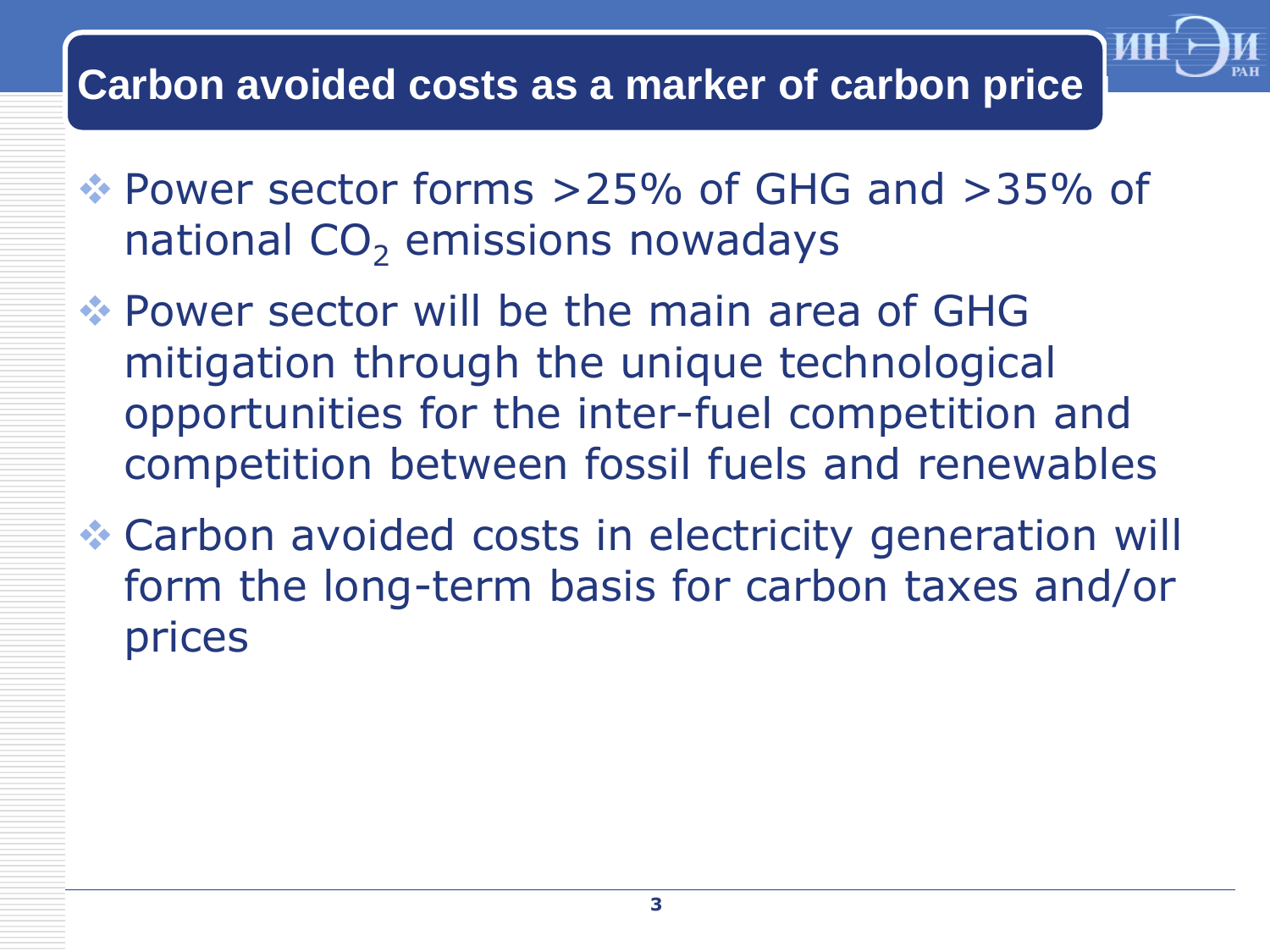## **Russian Power Sector at a Glance – Present**



**LOGO** 

**4** - **Only 20% of TPPs has up-to-date equipment (efficient CCGT, OCGT)** - **Slow growth of electricity demand (only +7% over 10 years), but 2x faster growth of available capacities (+14%) => big amount of spare capacities (≈30 GW)** - **Mainstay of the power sector is GAS-fired generation–45% (of which 55% - CHP)** - **Considerable share of non-carbon generation – 36%, but share of solar and wind is negligible (0,1%, 700 MW installed)**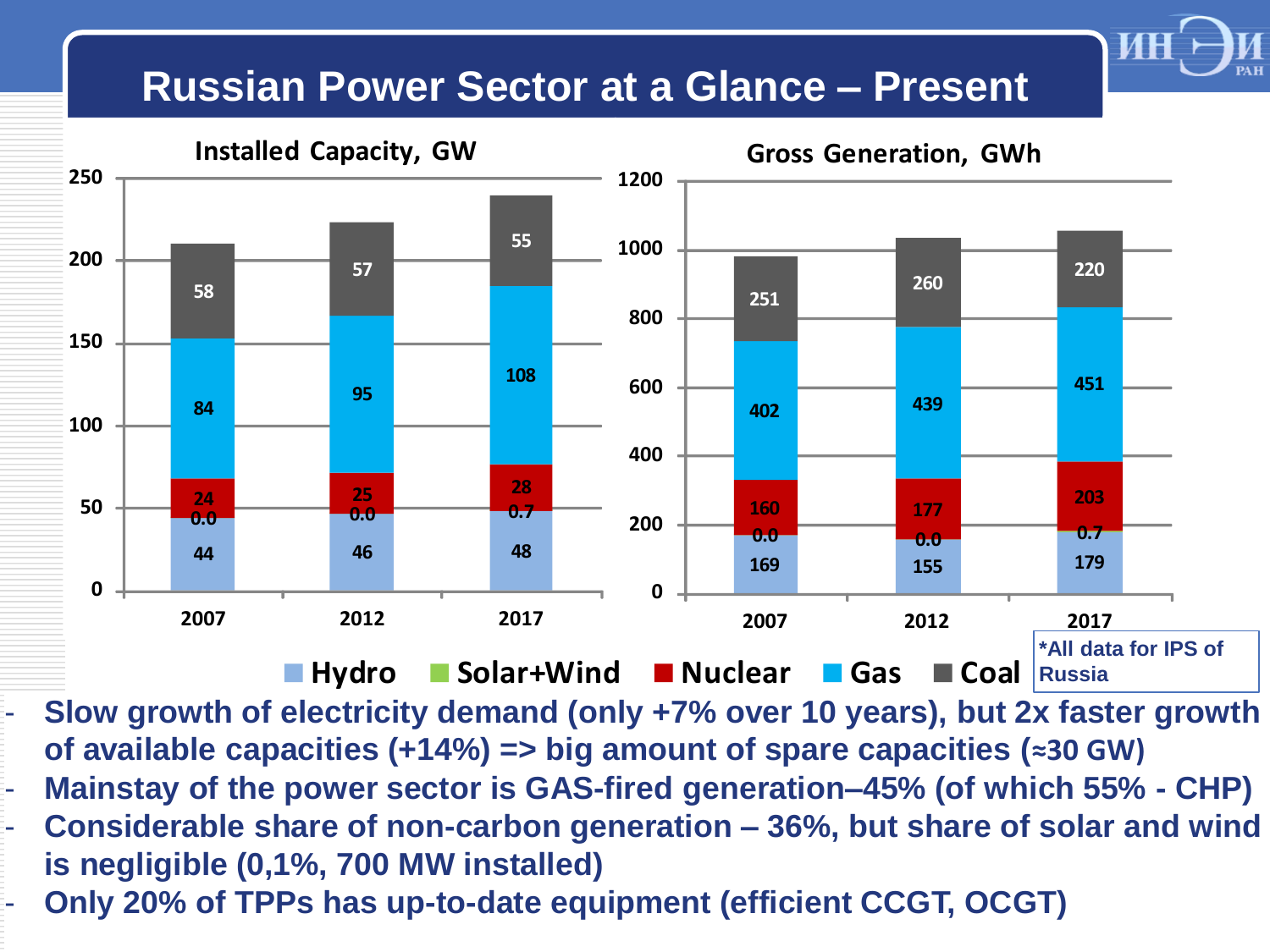

**More than 40% of Russian TPPs will exceed their life time until 2025 with another 25% until 2035. It is considered as one of the biggest threats for Russian power sector in near future.**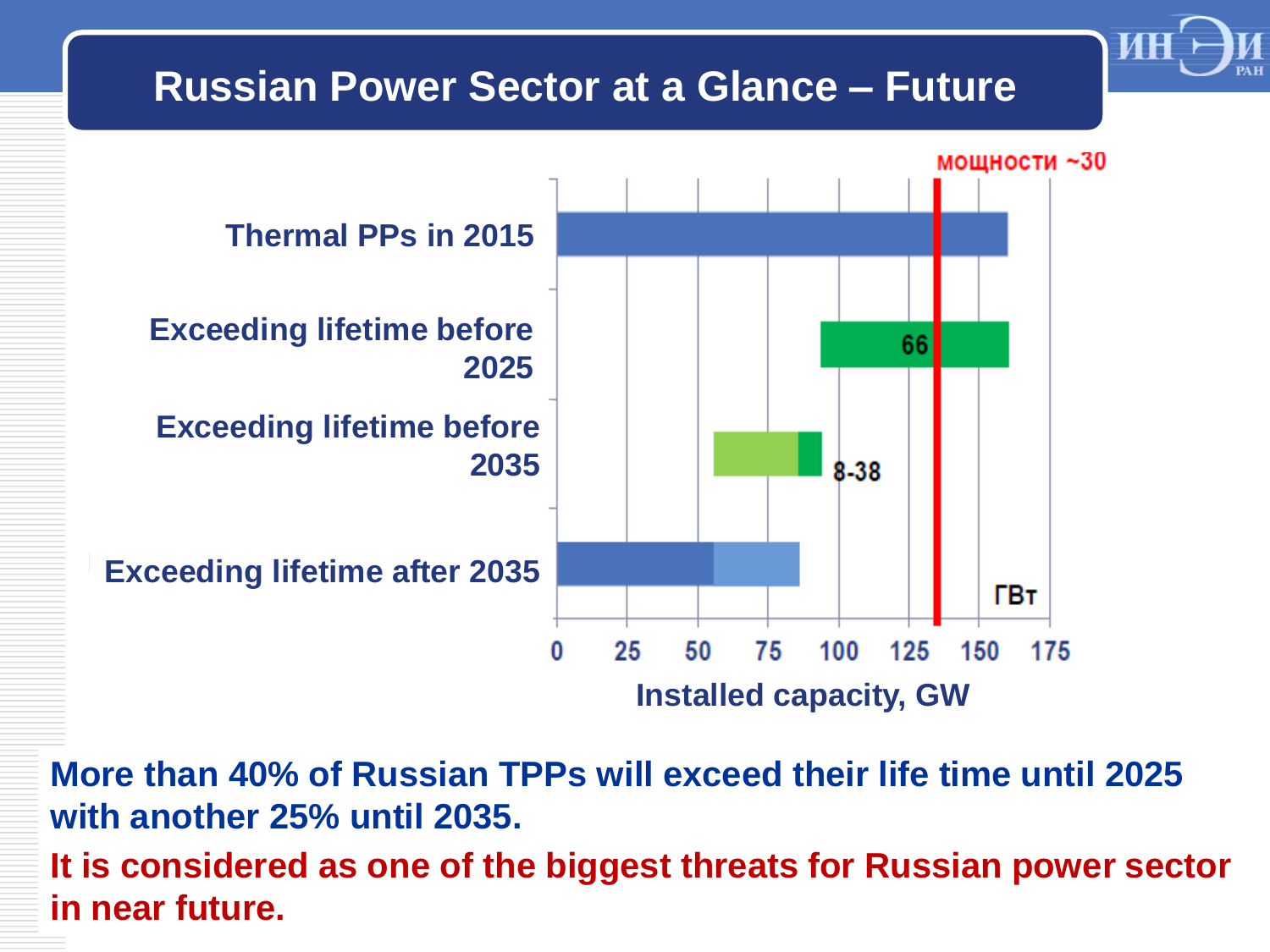#### **Russian Power Sector at a Glance – Future: Latest General Scheme of Russian Power Sector Development**



**LOGO** 

#### **Main Investment Priorities up to 2035:**

- **Modernization of existing TPPs (about 50 GW)**
- **New nuclear reactors (VVER-TOI, "Fast" Reactors) – up to 22 GW**
- **RES (Solar & Wind) – at least 3 GW (later increased to 5 GW)**
- **New effective Thermal Power Plants – CCGT (localized) + Coal USC**
- **Smart-grids and demand response**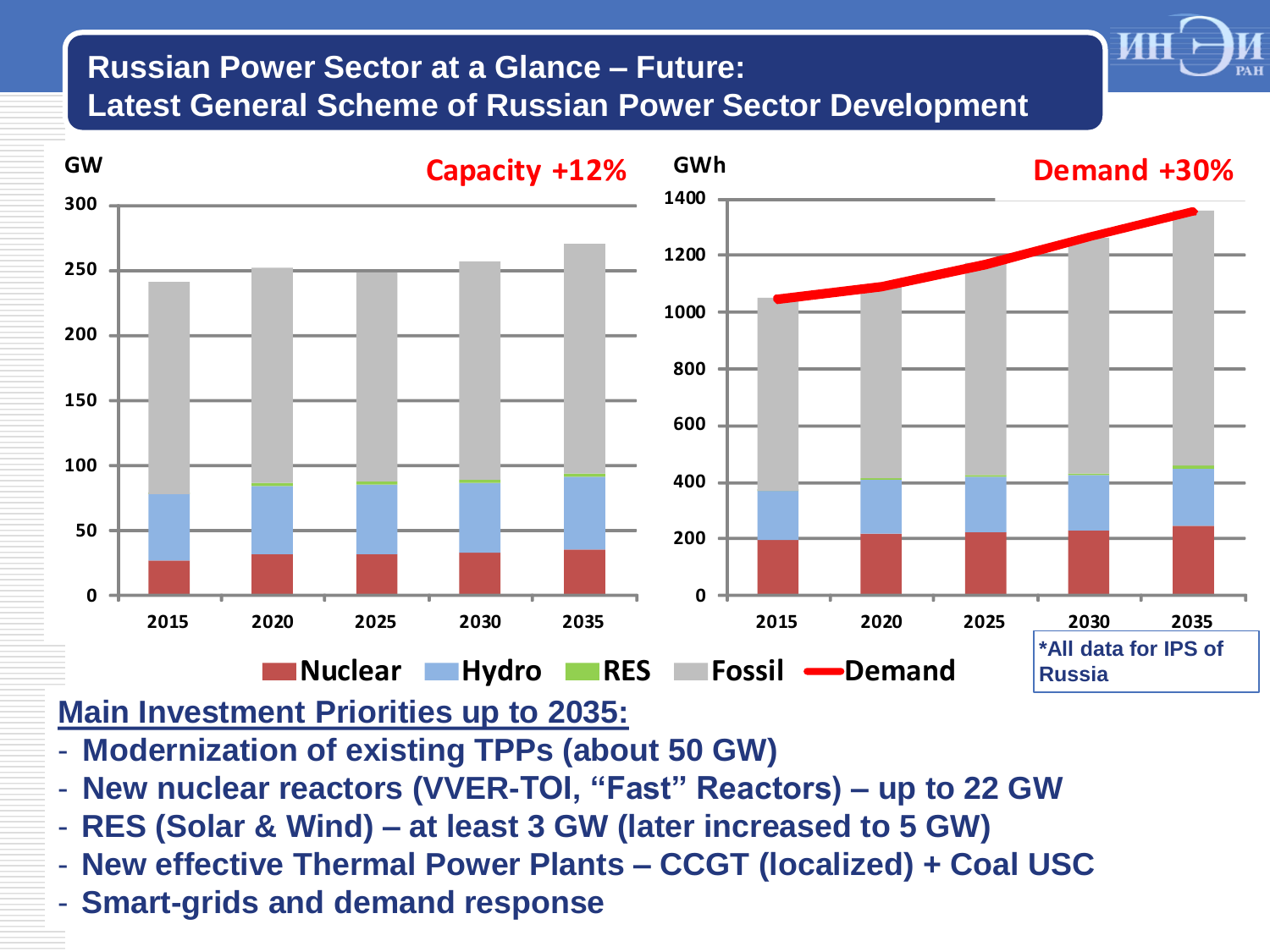

## **Methodology of CAC calculation**

*CarbonAvoidedCosts alt = (LCOE alt – LCOE ref)* 

# *(Emission alt – Emission ref)*

## **Main assumptions:**

- **Coal USC plant as a REFERENCE technology;**
- **LCOE calculations do NOT take into account:**
	- **EU ETS carbon prices;**
	- **tax, investment and other support measures for RES;**

#### - **Discount rate – 10%;**

- **We assumed that all wind and solar capacity is unstable and must be RESERVED by:**
	- **existing thermal generation (+O&M costs to maintain the availability of existing gas/coal fired plants are included in LCOE) or;**
	- **new open cycle gas turbines (1-to-1) (+ capital costs of OCGT + O&M costs of OCGT) or;**
	- **new storage capacity (from 50% to 100%) (+ capital costs of storage + O&M costs of storage + additional losses due to the storage efficiency).**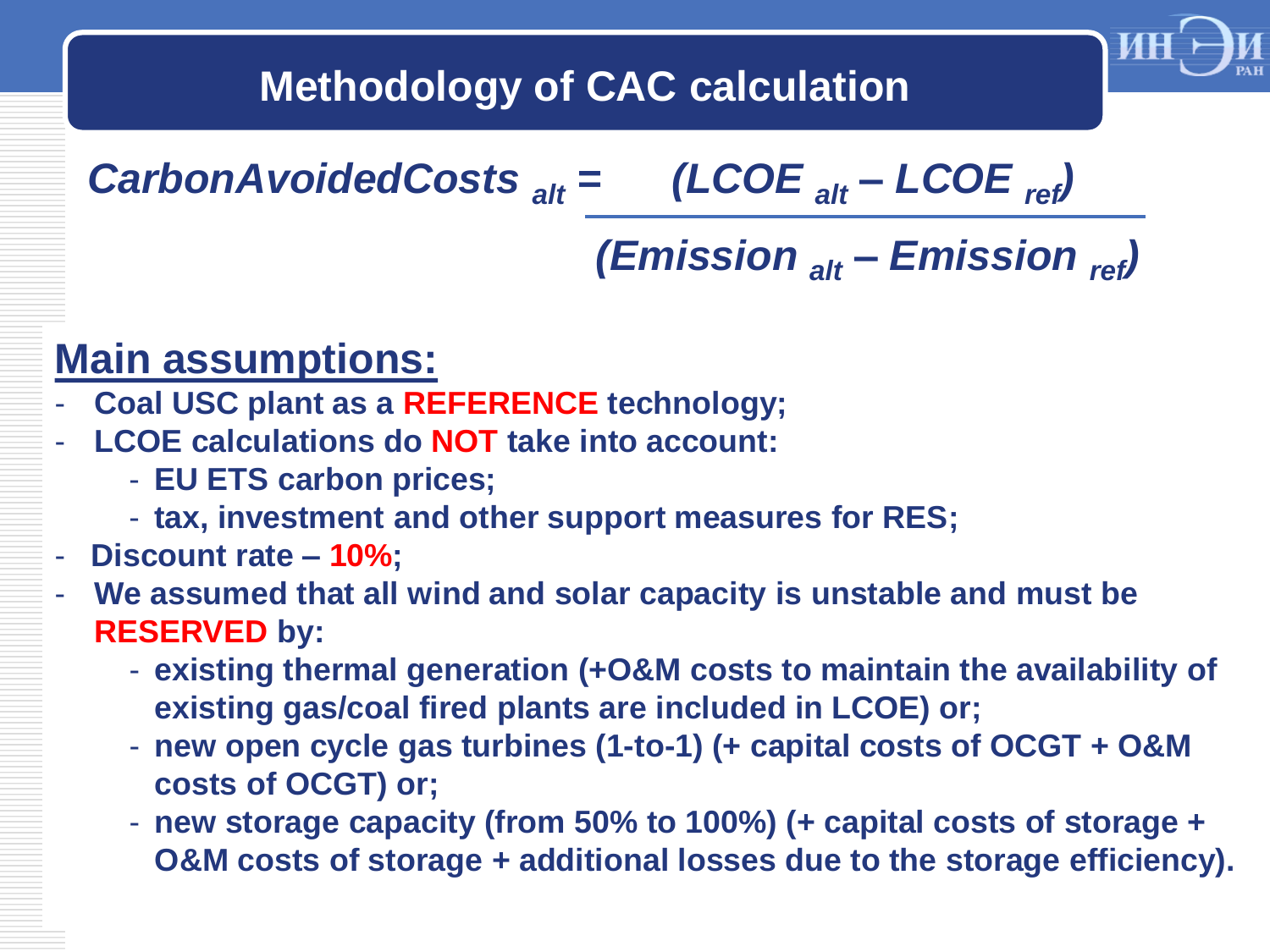## **Assumed Fuel Prices in Russia and EU, \$2016/toe**



**LOGO** 

- **Currently, Russia maintains regulation of domestic gas prices and their level is about 2.5 times lower than in EU**
- **It seems realistic that Russian policy of keeping the growth of gas prices around inflation will continue up to 2030. It will keep the 2-3 times gap between gas prices in Russia and the EU**
- **Despite the fact that coal prices in Russia are formed using market mechanisms, they still will be lower than in the EU by 20-30%**

**8** *Source: for Russia – ERI RAS forecast, for EU – based on Columbia University (2018). The Role of Natural Gas in Europe's Electricity Sector Through 2030.*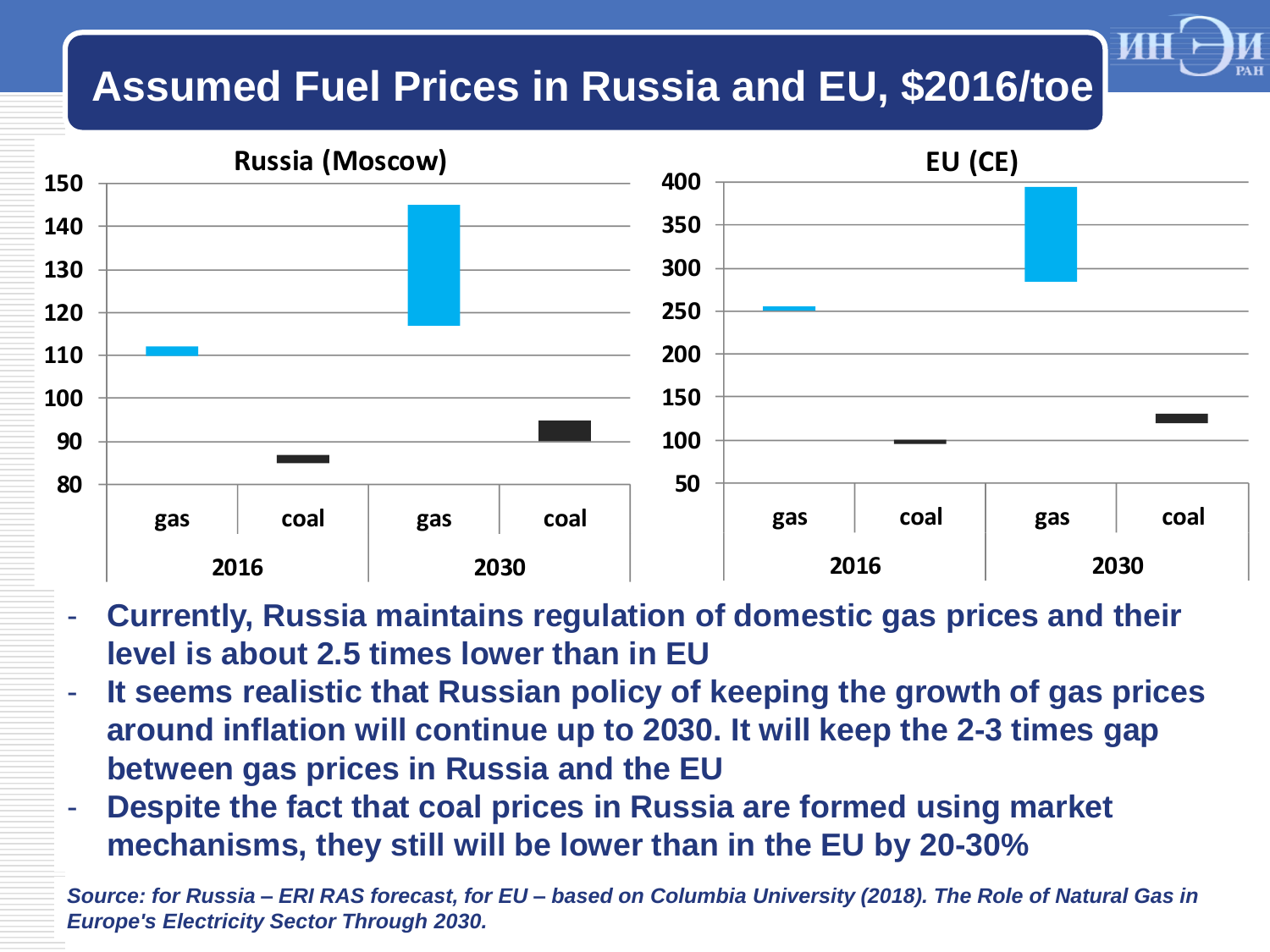### **Assumed Capital Costs for Russia and EU, \$2016/kW**



**LOGO** 

- Until recently, the development of large CCGT and RES in Russia was based on the imported **equipment. This made their cost almost equal in Russia and the EU.**
- **However, a sharp drop in the ruble exchange rate and imposed sanctions made imported equipment too expensive or difficult to acquire. This led to the launch of a government localization program.**
- **Its implementation is already bringing results. At the 2018 auction for RES PPA capital costs of wind decreased 2 times, solar PV – almost 3 times (comparing with 2014-2016 auctions)**
- **There is a big difference in the cost of nuclear power plants in Russia and the EU**. **Mass construction of VVER-1200 units in recent years will keep their cost as low as 2200 \$/kW. It's assumed that introduction of new VVER-TOI units after 2025 will reduce the cost for another 10-15% making nuclear very cost competitive in Russia**

**9** *Source: for Russia – ERI RAS forecast, for EU – based on Columbia University (2018). The Role of Natural Gas in Europe's Electricity Sector Through 2030.*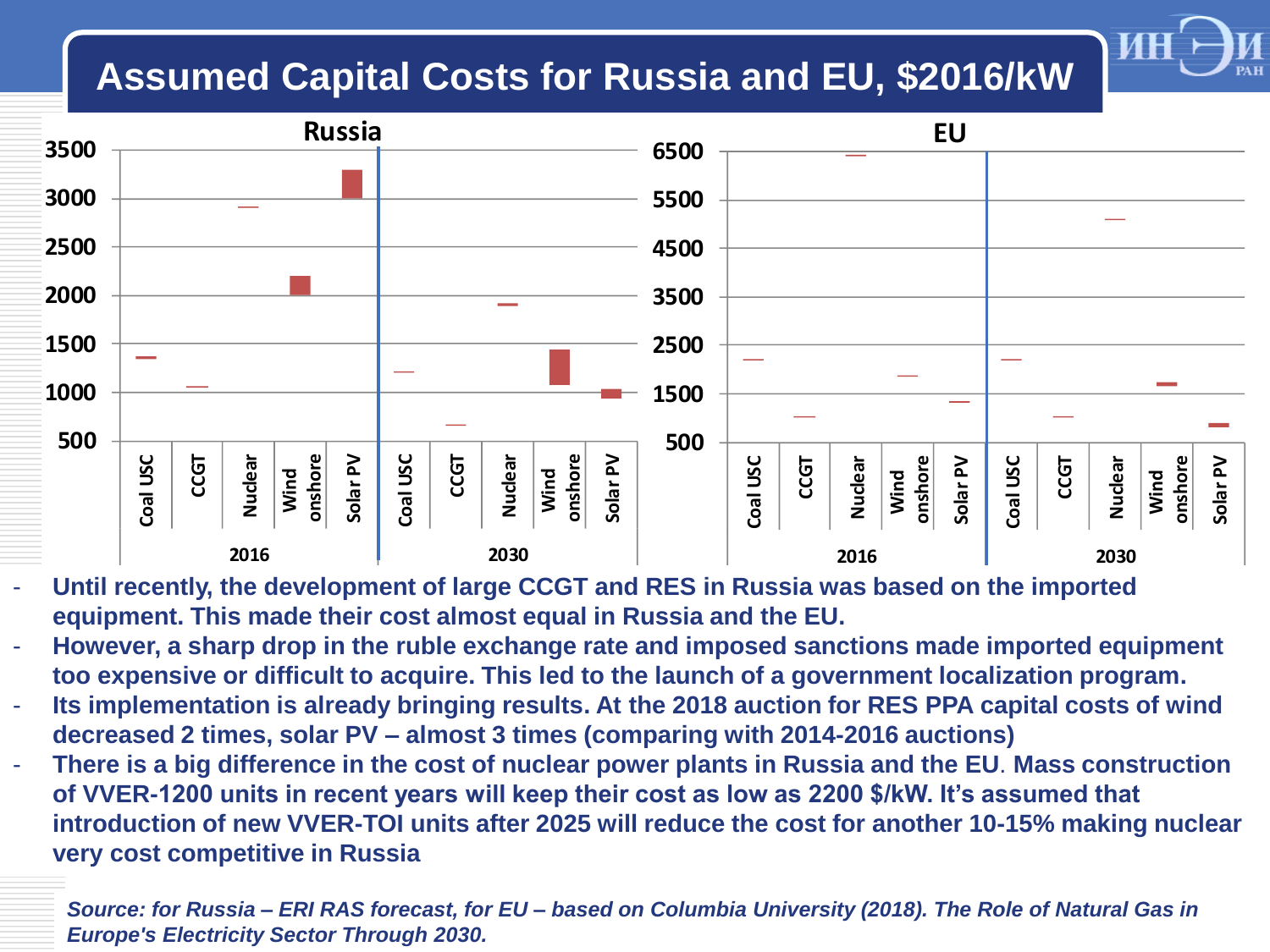## **LCOE Ranges in Russia and EU, \$2016/MWh**

**LOGO** 



- **At present, on average both in Russia and the EU most effective technology is CCGT, even considering long-term cost reduction of RES and the growth of gas prices.**
- **However, in Europe all non-carbon technologies remain more expensive, while in Russia, nuclear power plants, both now and in the future are competitive carbon-free sources of electricity.**
- **An important factor limiting the development of RES is the need for capacity reserve. Related costs are comparable to the actual LCOE values of these technologies even in the long-term.**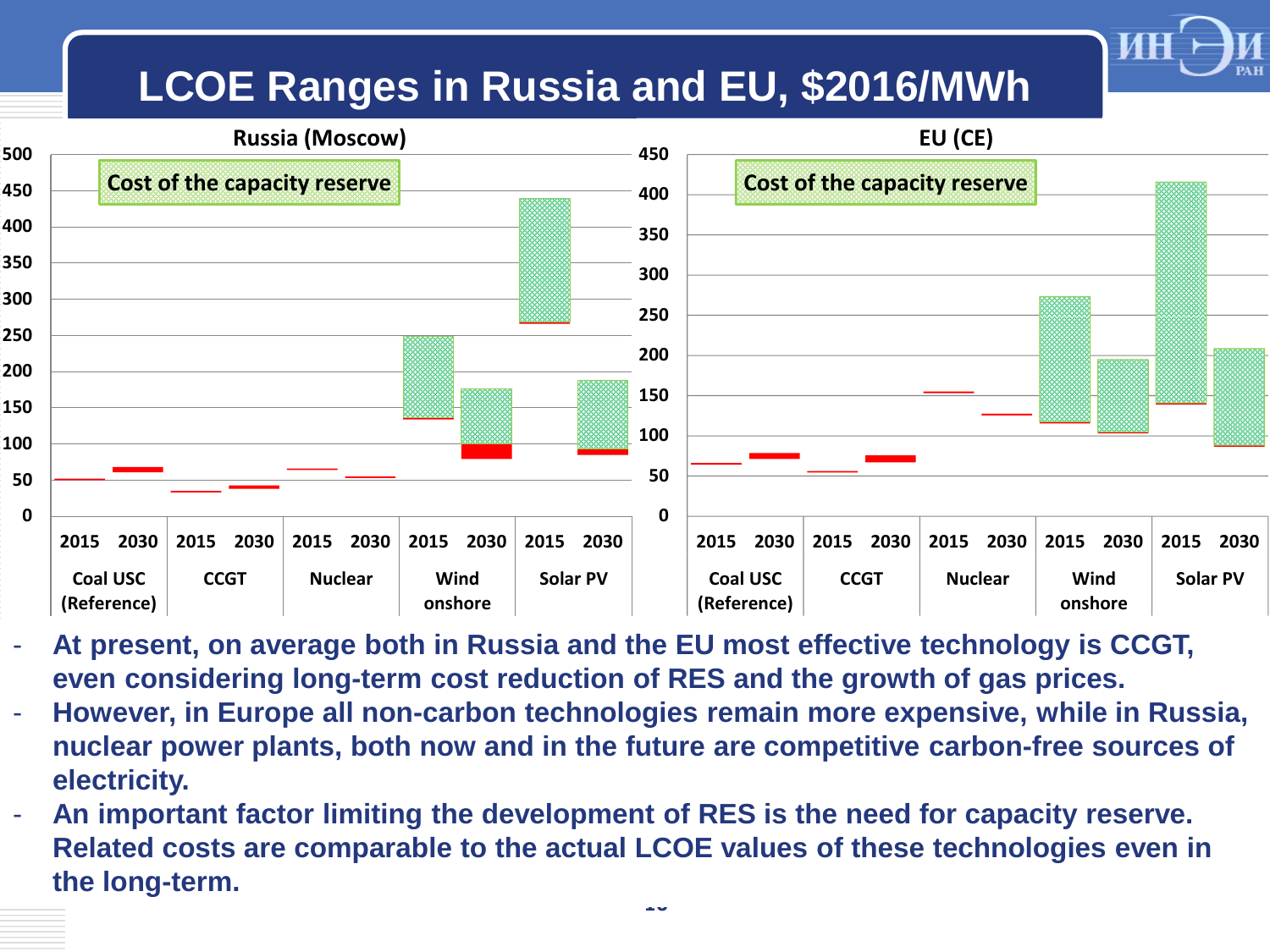## Carbon Avoided Costs in EU, \$2016/t CO<sub>2</sub>

**LOGO** 



**options need some support or carbon prices over 70\$/t CO2**

- In 2030 decrease in capital costs of RES will sharply decrease the amount of needed **support. For example, at carbon price about 20\$/t CO2 solar PV will be more effective than coal generation, at 40 \$/t CO2 - onshore wind plants.**
- When considering the cost of RES capacity reservation those types of plants will be **significantly more expensive than any other option even with assumed decrease in cost of RES generation and storage**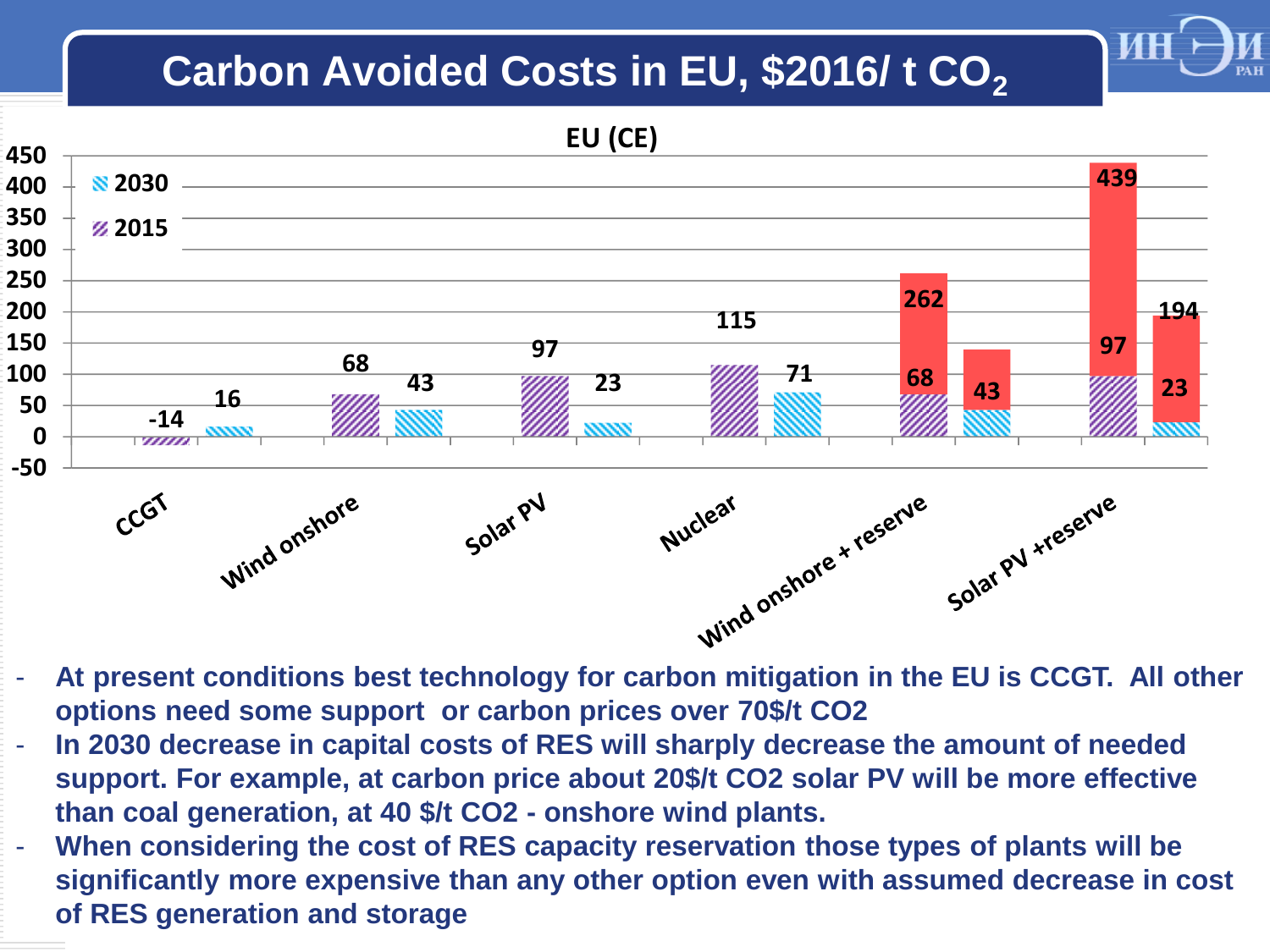## Carbon Avoided Costs in Russia, \$2016/ t CO<sub>2</sub>

**LOGO** 



- In Russia as well as in the EU most efficient way of cutting carbon emissions is to **substitute coal plants with CCGTs.**
- **But unlike the EU nuclear generation could be a way to go, especially after 2030.**
- **It appears that by 2030 amount of needed support for RES in Russia will become comparable to the one in EU – at carbon price of about 30\$/t CO<sup>2</sup> Solar and Wind could be**